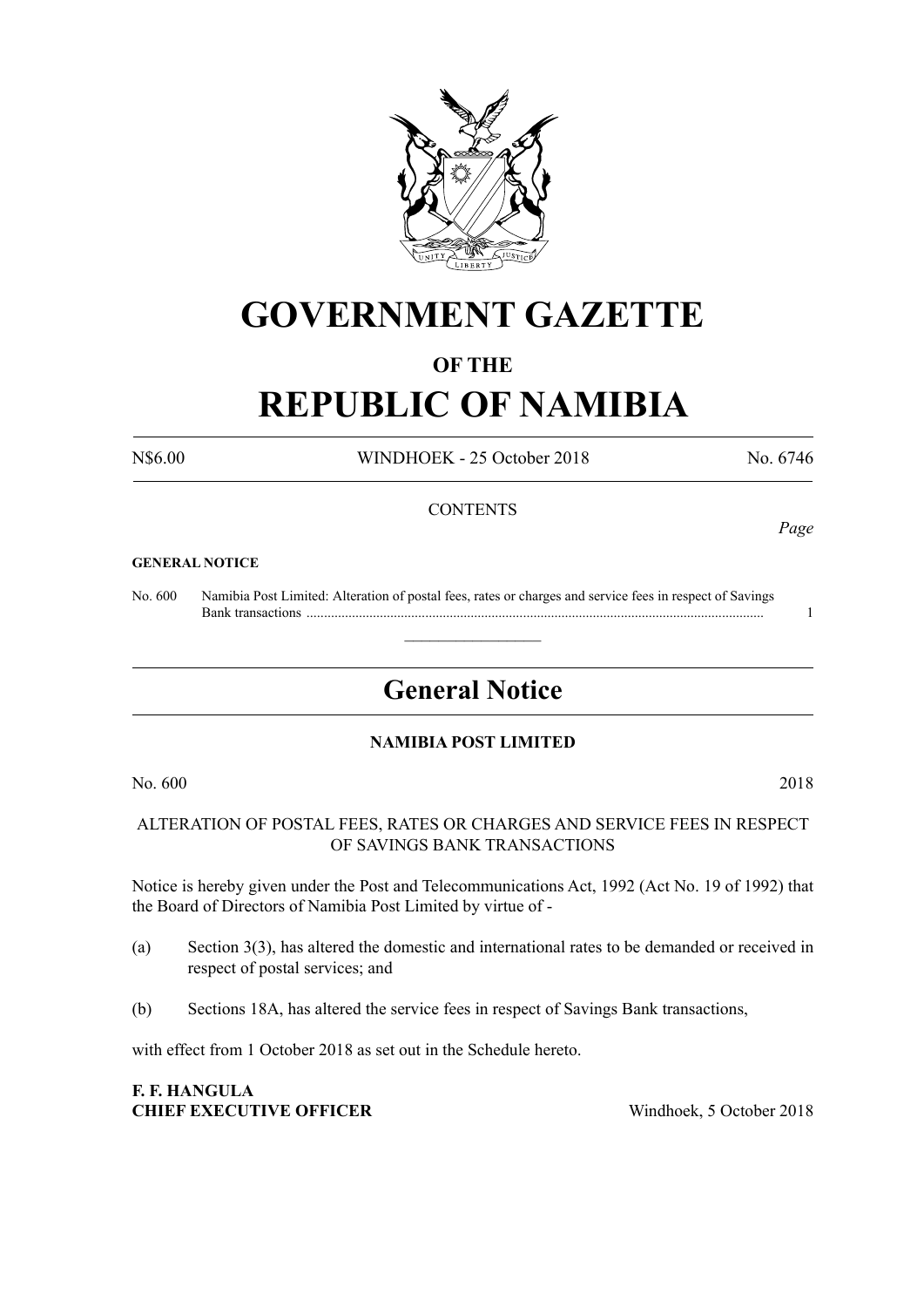#### **Domestic Postal Tariffs 2018/2019**

Postage for postal articles posted in the Republic of Namibia for delivery in Namibia

| <b>Product Group &amp; Description</b>                                                                                             | Product                                                   | 2018/2019 |
|------------------------------------------------------------------------------------------------------------------------------------|-----------------------------------------------------------|-----------|
| Letter Mail                                                                                                                        |                                                           |           |
| Letter mail refers to any form of written                                                                                          | Standard - up to 50g                                      | 4.60      |
| communication or other document, that is<br>addressed to a specific address and is conveyed by<br>other than electronic means.     | DL maxi 120 x 235mm                                       |           |
|                                                                                                                                    | <b>Non-Standard</b>                                       | 13.80     |
|                                                                                                                                    | Min C5 - 229 x 162mm                                      |           |
|                                                                                                                                    | Max B4 - 353 x 250mm                                      |           |
| Fast Mail (Priority Mail)                                                                                                          |                                                           |           |
| Fastmail is a letter service in Namibia with a one-                                                                                | Standard - up to 50g                                      | 5.60      |
| day delivery standard in the same city or town, a<br>two-day delivery standard between major cities                                | DL maxi 120 x 235mm                                       |           |
| and towns and a three-day delivery standard for                                                                                    | <b>Non-Standard</b>                                       | 17.00     |
| all other destinations.                                                                                                            | Min C5 - 229 x 162mm                                      |           |
|                                                                                                                                    | Max B4 - 353 x 250mm                                      |           |
| <b>Printed Matters</b>                                                                                                             |                                                           |           |
| Rolled or enveloped (open at a corner) and plastic                                                                                 | Up to 250gr                                               | 13.80     |
| wrapped addressed newspapers and booklets                                                                                          | $251$ gr up to $500g$                                     | 19.90     |
|                                                                                                                                    | 501gr up to 750g                                          | 23.40     |
|                                                                                                                                    | 701gr to 1kg                                              | 29.00     |
| <b>COD</b> Parcels                                                                                                                 |                                                           |           |
| The COD option provides for money to be                                                                                            | N\$5,000 (Maximum trade charge amount)                    | 43.50     |
| collected for the parcel on the customer's behalf.                                                                                 | Cancelation or change in trade charges                    | 24.00     |
| PO Box Rentals                                                                                                                     |                                                           |           |
| Postal Addresses                                                                                                                   | <b>Small Boxes - up to 20dm</b><br>(Windhoek Post Office) | 407.10    |
|                                                                                                                                    | <b>Small Boxes - up to 20dm</b><br>Rest of Namibia        | 370.00    |
|                                                                                                                                    | Large Boxes - up to 30dm<br>(Windhoek Post Office)        | 660.40    |
|                                                                                                                                    | Large Boxes - up to 30dm<br>(Rest of Namibia)             | 602.10    |
|                                                                                                                                    | Pensioners Boxes - Windhoek Post Office                   | 378.70    |
|                                                                                                                                    | Pensioners Boxes - Rest of Namibia                        | 343.60    |
|                                                                                                                                    | Farmers Private Bag                                       | 406.00    |
|                                                                                                                                    | <b>Business Private Bags</b>                              | 1,054.70  |
|                                                                                                                                    | GRN & Public Enterprises Private Bags                     | 1,272.00  |
| Redirection of Mail                                                                                                                |                                                           |           |
| The redirection of mail items to an alternative                                                                                    | Domestic                                                  | 151.80    |
| address for the first 3 months of service                                                                                          | South Africa                                              | 232.90    |
| <b>Information Mail</b>                                                                                                            |                                                           |           |
| Unenveloped, unaddressed information/<br>advertising item comprising one sheet of paper<br>folded to A5 size                       | Pamphlets                                                 | 0.60      |
| Unenveloped, unaddressed, rolled or folded<br>information/advertising item. Also unaddressed<br>promotional DVD's.                 | <b>Brochures</b>                                          | 0.60      |
| An unaddressed booklet.<br>May not be bigger than 120mm x235mm, may not<br>weigh more than 50g and may not be thicker than<br>5mm. | <b>Household Circulars</b>                                | 0.60      |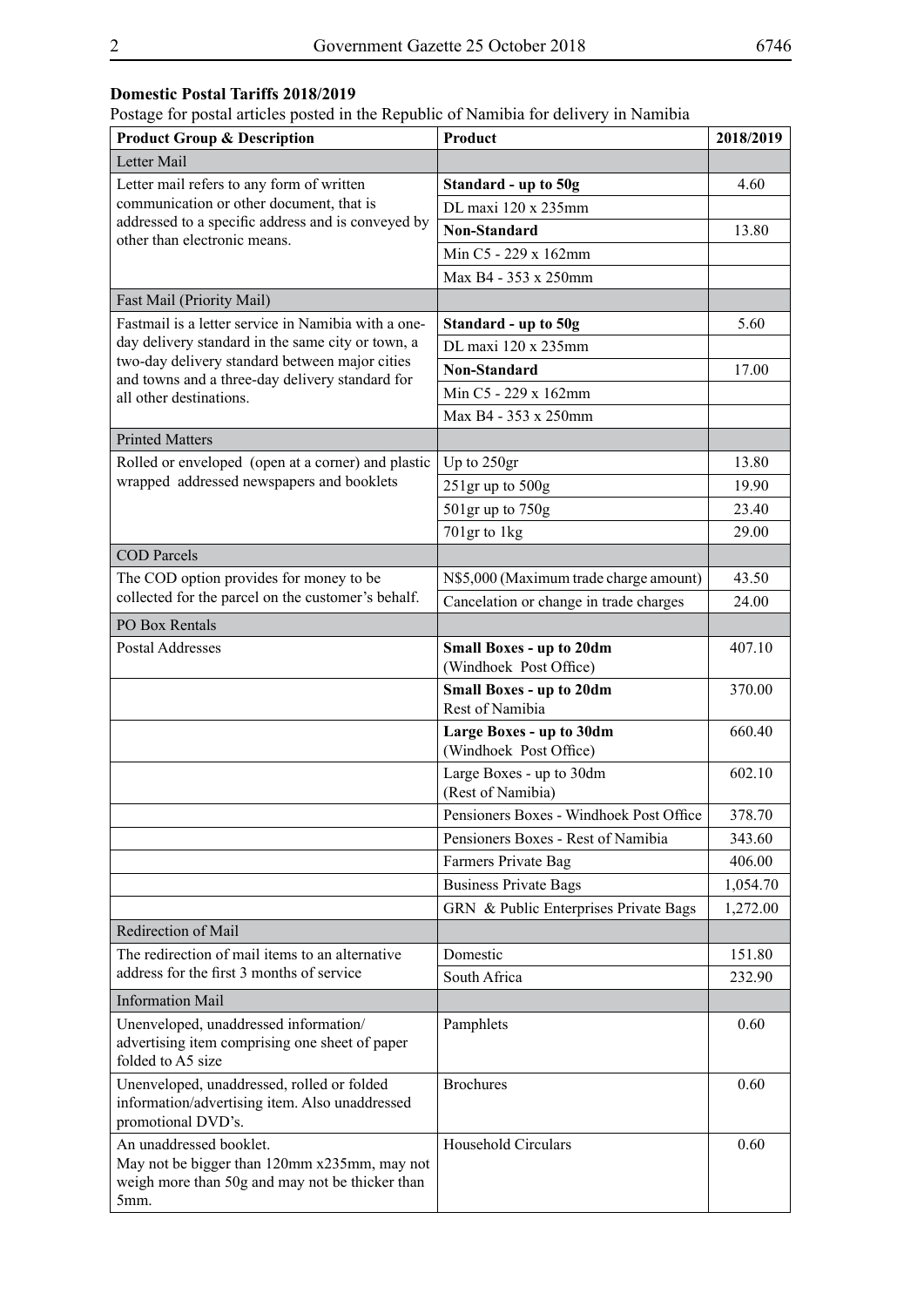| Photocopy Charges                                                                                                                                                                                               |                                                       |        |
|-----------------------------------------------------------------------------------------------------------------------------------------------------------------------------------------------------------------|-------------------------------------------------------|--------|
|                                                                                                                                                                                                                 | A4 Loose Paper                                        | 2.30   |
| Fax, Scan & Email Rates                                                                                                                                                                                         |                                                       |        |
|                                                                                                                                                                                                                 | Domestic Per A4 page (Sending)                        | 11.00  |
|                                                                                                                                                                                                                 | Domestic Per A4 page (Receiving)                      | 5.90   |
|                                                                                                                                                                                                                 | Scan & Email Per A4 page                              | 8.50   |
| <b>International Fax Rates</b>                                                                                                                                                                                  |                                                       |        |
|                                                                                                                                                                                                                 | Domestic Per A4 page (Sending)                        | 24.60  |
|                                                                                                                                                                                                                 | Domestic Per A4 page (Receiving)                      | 6.30   |
| <b>Value Added Services</b>                                                                                                                                                                                     |                                                       |        |
| The Registered Letter can be used for letters that<br>require a signature on delivery, contain something<br>of value, or important documents which require<br>tracking and tracing from acceptance to delivery. | Registration                                          | 32.00  |
| Registered item not handed in at counter (posted<br>out of course)                                                                                                                                              | <b>Compulsory Registration</b>                        | 64.00  |
| Proof of delivery for important documents                                                                                                                                                                       | Certification                                         | 17.60  |
| Proof of posting a certified item                                                                                                                                                                               | Acknowledgement of posting a certified<br>Articles    | 13.90  |
| Confirmation that a postal article was delivered                                                                                                                                                                | Advice of Delivery of Postal Article                  | 13.90  |
| Safe keeping of valuables                                                                                                                                                                                       | Safe keeping                                          | 365.30 |
| Storage of parcels                                                                                                                                                                                              | Storage fee per day after 14 days of<br>notification. | 5.00   |
| With the BRS, businesses can offer their customer<br>or prospective customers the incentive to reply<br>without having to pay postage.                                                                          | <b>Business Reply Services</b>                        | 2.80   |
|                                                                                                                                                                                                                 | <b>Enquiry Fees</b>                                   | Free   |
| Business Mail Delivery: Monthly delivery and<br>pick up of mail items on behalf of clients.                                                                                                                     |                                                       | 731.70 |
|                                                                                                                                                                                                                 | Custom Clearence Fee for non-dutable<br>parcels       | 17.00  |
|                                                                                                                                                                                                                 | Custom Clearence Fee for dutable parcels              | 58.90  |
| Acceptance of Postal Articles after Closing of<br>Mail                                                                                                                                                          |                                                       |        |
|                                                                                                                                                                                                                 | Ordinary postal articles                              | 12.60  |
| Customer may request to include mail article after<br>official cut-off time                                                                                                                                     | <b>Entered articles</b>                               | 18.70  |
| Customer may request a posted article to be<br>returned before it is despatched                                                                                                                                 | Interception of Postal Article                        | 35.50  |
| Stationery                                                                                                                                                                                                      |                                                       |        |
|                                                                                                                                                                                                                 | <b>Registered Envelopes</b>                           | 5.20   |
|                                                                                                                                                                                                                 | Padded Envelope (Small)                               | 5.80   |
|                                                                                                                                                                                                                 | Padded Envelope (Medium)                              | 9.30   |
|                                                                                                                                                                                                                 | Padded Envelope (Large)                               | 12.20  |
| Postage-included envelopes are available at all                                                                                                                                                                 | Prepaid Envelopes                                     | 5.30   |
| Post Office outlets                                                                                                                                                                                             | Prepaid Window Envelope (Small)                       | 5.30   |
|                                                                                                                                                                                                                 | Prepaid Window Envelope (Medium)                      | 5.30   |
|                                                                                                                                                                                                                 | Prepaid Window Envelope (Large)                       | 16.80  |
|                                                                                                                                                                                                                 | Fastmail Envelope DL                                  | 10.60  |
|                                                                                                                                                                                                                 | Fastmail Envelope A4                                  | 26.40  |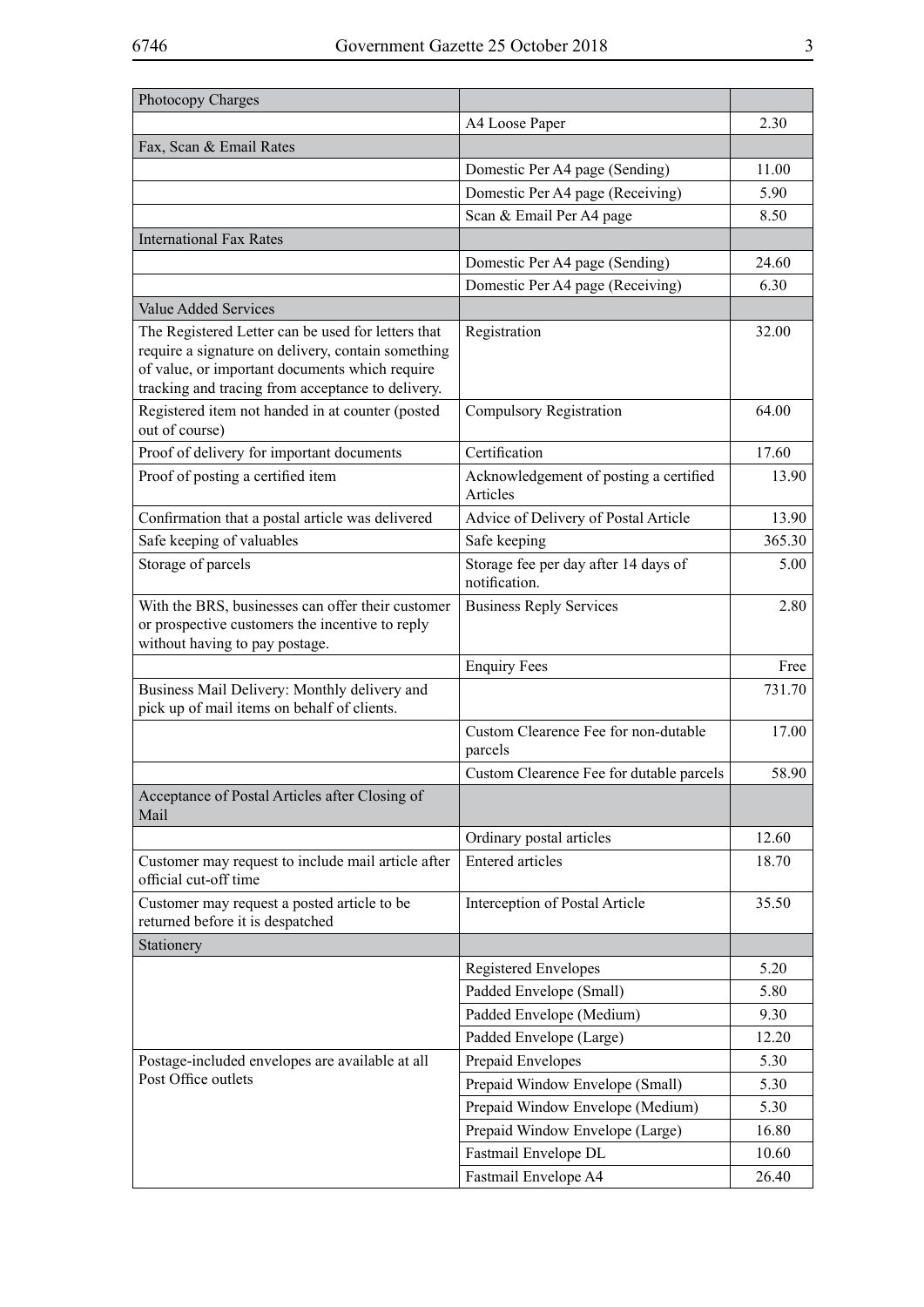| Vault Items (Accessories)                                                              |                         |        |
|----------------------------------------------------------------------------------------|-------------------------|--------|
|                                                                                        | Private Bags            | 628.00 |
|                                                                                        | Private Bags Lock       | 229.00 |
|                                                                                        | Private Bag Name Plates | 75.00  |
|                                                                                        | PO Box Lock & Key       | 122.00 |
| <b>Postal Order Commission</b>                                                         |                         |        |
|                                                                                        | N\$1.00                 | 0.90   |
|                                                                                        | N\$2.00                 | 0.90   |
|                                                                                        | N\$4.00                 | 1.00   |
|                                                                                        | N\$5.00                 | 1.40   |
|                                                                                        | N\$10.00                | 3.10   |
|                                                                                        | N\$20.00                | 6.30   |
|                                                                                        | N\$50.00                | 15.50  |
|                                                                                        | N\$100.00               | 25.50  |
|                                                                                        | N\$200.00               | 50.80  |
| Money Order Commission                                                                 |                         |        |
| Namibia                                                                                | N\$1-500                | 61.80  |
| A money order is a payment order for a pre-                                            | N\$501-1000             | 104.10 |
| specified amount of money. Because it is required                                      | N\$1001-1500            | 146.40 |
| that the funds be prepaid for the amount shown<br>on it.                               | N\$1501-2000            | 188.70 |
| Money Order Commission                                                                 |                         |        |
| Lesotho, Swaziland, RSA, Botswana                                                      | N\$1-500                | 77.30  |
|                                                                                        | N\$501-1000             | 126.30 |
|                                                                                        | N\$1001-1500            | 175.20 |
|                                                                                        | N\$1501-2000            | 224.00 |
| Money Order Commission                                                                 |                         |        |
| Malawi, Mozambique, Zambia, Zimbabwe,                                                  | N\$1-500                | 248.30 |
| Kenya , Mauritius , Sri Lanka, Canada,                                                 | N\$501-1000             | 469.70 |
| Switzerland, St. Helena, India, Malaysia,<br>Ireland, Netherland, Italy, Germany, USA, | N\$1001-1500            | 688.00 |
| Brazil, and Singapore                                                                  | N\$1501-2000            | 909.80 |

#### **Proposed Domestic Postal Tariffs 2018/2019 Parcels Tariffs**

|                 | Zone A        | Zone B          | Zone C        |
|-----------------|---------------|-----------------|---------------|
|                 | $(0 - 250Km)$ | $(251 - 700Km)$ | (Above 700Km) |
| Envelopes       | 43.50         | 58.80           | 79.30         |
| Parcels (up to) |               |                 |               |
| $0-5$ kg        | 57.30         | 82.60           | 103.30        |
| 6 kg            | 61.00         | 87.00           | 109.00        |
| 7 kg            | 68.50         | 97.90           | 119.20        |
| 8 kg            | 71.90         | 108.80          | 126.00        |
| 9 kg            | 81.60         | 116.20          | 136.20        |
| $10 \text{ kg}$ | 83.80         | 125.10          | 146.40        |
| 11 kg           | 91.40         | 130.50          | 152.10        |
| 12 kg           | 94.70         | 135.90          | 157.80        |
| 13 kg           | 100.10        | 141.30          | 163.40        |
| $14 \text{ kg}$ | 106.60        | 146.90          | 168.00        |
| $15$ kg         | 111.00        | 157.80          | 185.00        |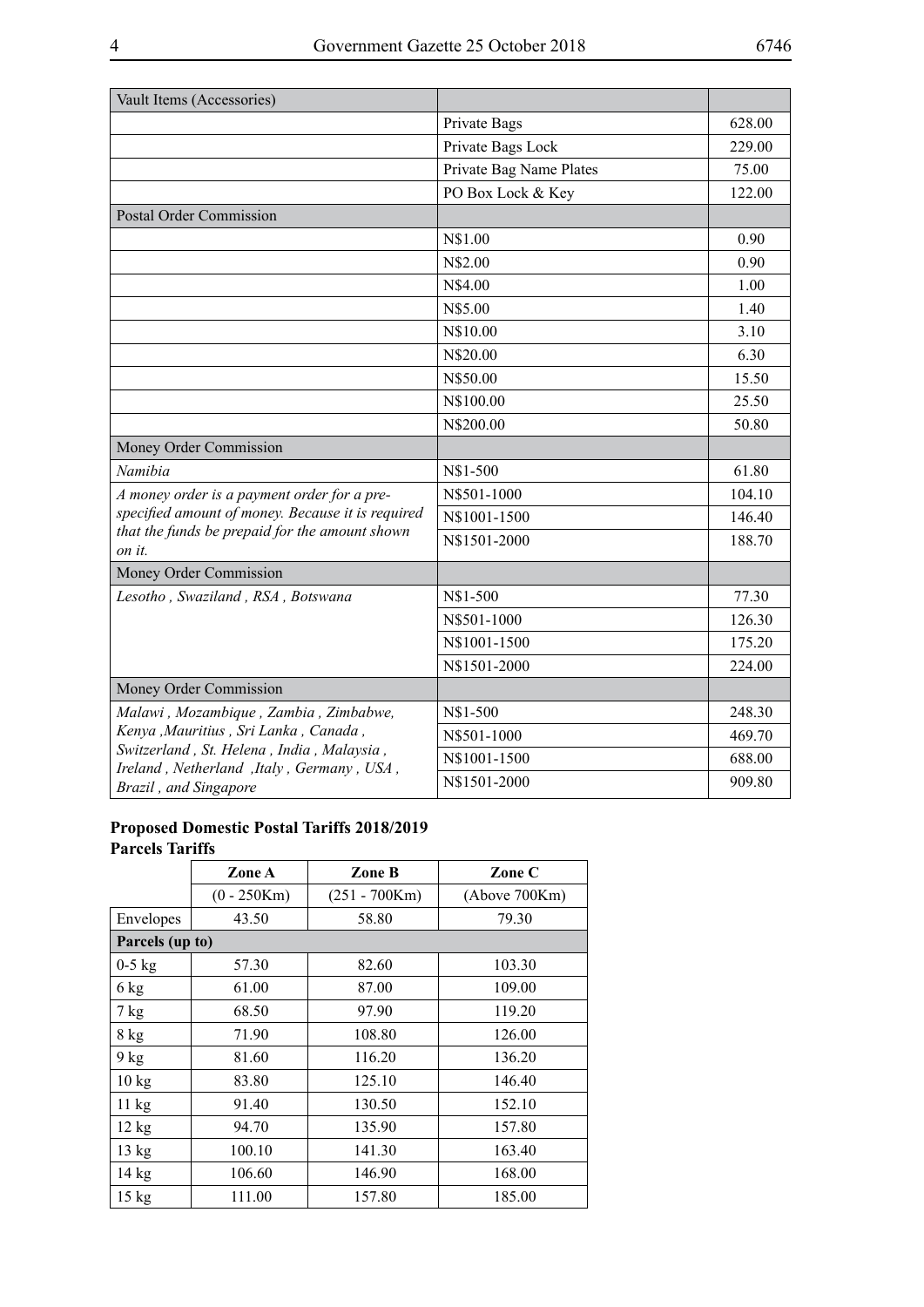| $16 \text{ kg}$  | 114.10 | 163.10 | 190.60 |
|------------------|--------|--------|--------|
| $17 \text{ kg}$  | 119.60 | 168.50 | 195.20 |
| $18$ kg          | 125.10 | 179.40 | 200.80 |
| 19 <sub>kg</sub> | 130.50 | 185.00 | 206.50 |
| $20 \text{ kg}$  | 141.30 | 190.30 | 217.90 |
| Add / Kg         | 7.00   | 9.30   | 10.30  |

**Note: Insurance**

1. Insurance to be 2% of value for items with value up to N\$5000.00 and 4% for items with value above N\$5000.00.

#### **International Postal Tariffs 2018/2019 Airmail Tariffs**

Rest of the world - day of posting plus 5 days

| Product                 | Category | 2018/2019 |
|-------------------------|----------|-----------|
| Letters per 10g         |          |           |
| SADC except Madagascar  | Zone A   | 7.60      |
| Rest of Africa & Europe | Zone B   | 8.60      |
| Rest of the World       | Zone C   | 10.10     |
| Printed Matter per 10g  |          |           |
|                         | Zone A   | 7.40      |
|                         | Zone B   | 9.20      |
|                         | Zone C   | 9.20      |
| Aerogram and Postcard   |          |           |
|                         | Zone A   | 8.40      |
|                         | Zone B   | 8.40      |
|                         | Zone C   | 8.40      |
| Small Packages per 100g |          |           |
|                         | Zone A   | 46.10     |
|                         | Zone B   | 51.80     |
|                         | Zone C   | 64.70     |
| Parcels                 |          |           |
|                         | Zone A   |           |
| For the first           | 250g     | 270.90    |
| each additional         | 250g     | 33.90     |
|                         | Zone B   |           |
| For the first           | 250g     | 331.30    |
| each additional         | 250g     | 64.40     |
|                         | Zone C   |           |
| For the first           | 250g     | 422.20    |
| each additional         | 250g     | 148.80    |

#### **Sea Mail Tariffs**

| Product        | Category     | 2018/2019                           |
|----------------|--------------|-------------------------------------|
| <b>Letters</b> |              |                                     |
|                | Zone A       | Only Airmail to Zone A destinations |
|                | Zone B       |                                     |
|                | up to $50g$  | 14.40                               |
|                | up to $100g$ | 22.40                               |
|                | up to $250g$ | 31.30                               |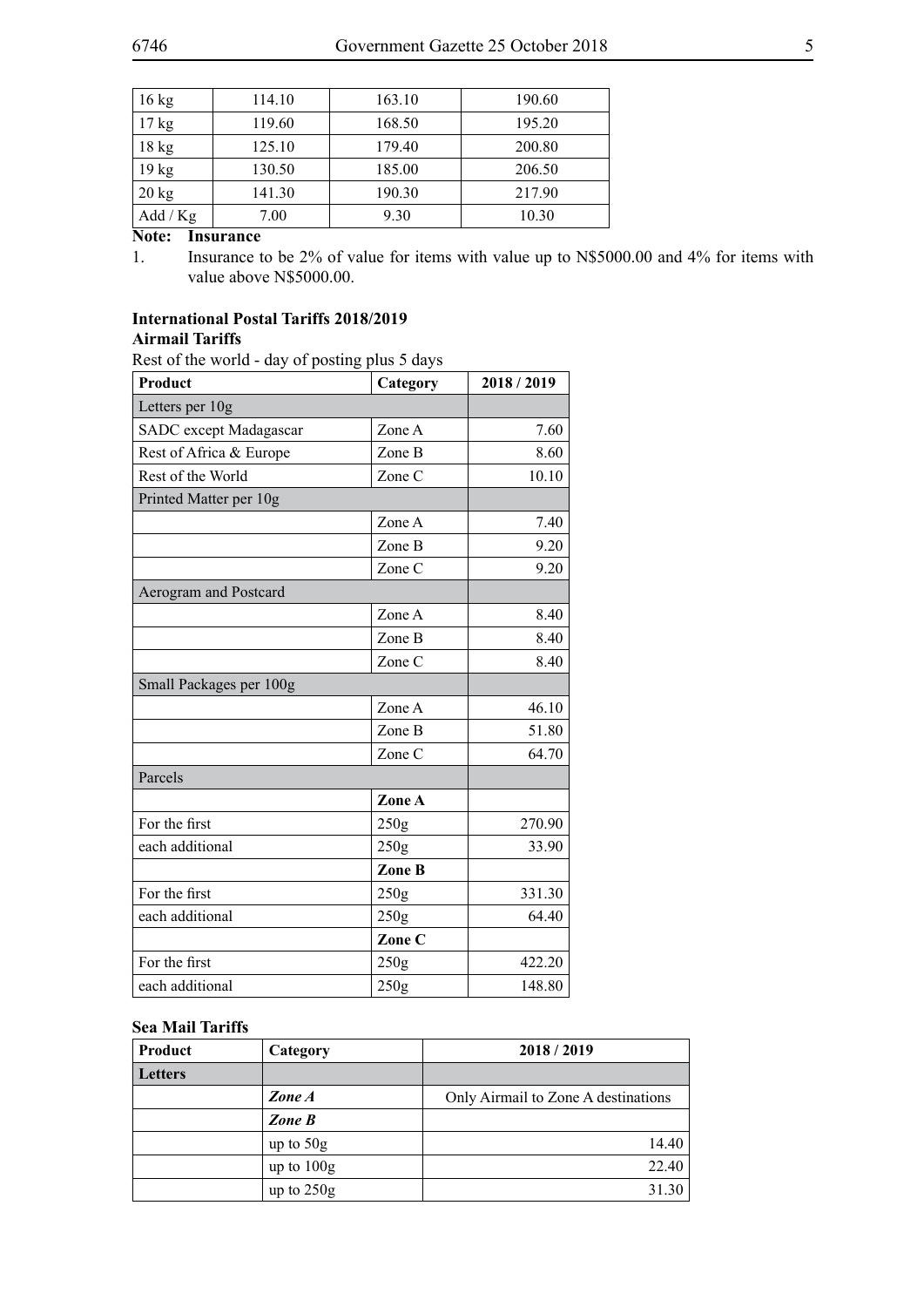|                       | up to 500g           | 58.80                               |
|-----------------------|----------------------|-------------------------------------|
|                       | up to 1000g          | 102.10                              |
|                       | Zone C               |                                     |
|                       | up to 50g            | 15.40                               |
|                       | up to 100g           | 25.10                               |
|                       | up to 250g           | 34.70                               |
|                       | up to 500g           | 62.60                               |
|                       | up to 1000g          | 111.00                              |
| <b>Small Packages</b> |                      |                                     |
|                       | Zone A               | Only Airmail to Zone A destinations |
|                       | Zone B               |                                     |
|                       | up to 100g           | 49.70                               |
|                       | up to 250g           | 123.60                              |
|                       | up to 500g           | 250.40                              |
|                       | up to 1000g          | 493.20                              |
|                       | Zone C               |                                     |
|                       | up to 100g           | 55.10                               |
|                       | up to 250g           | 137.20                              |
|                       | up to 500g           | 274.60                              |
|                       | up to 1000g          | 549.00                              |
| <b>Printed Matter</b> |                      |                                     |
|                       | Zone A               | Only Airmail to Zone A destinations |
|                       | Zone B               |                                     |
|                       | up to 50g            | 15.00                               |
|                       | up to 100g           | 18.60                               |
|                       | up to 250g           | 27.00                               |
|                       | up to 500g           | 60.50                               |
|                       | up to 1000g          | 98.30                               |
|                       | Zone C               |                                     |
|                       | up to 50g            | 16.50                               |
|                       | up to 100g           | 21.10                               |
|                       | up to 250g           | 49.00                               |
|                       | up to 500g           | 68.20                               |
|                       | up to 1000g          | 108.20                              |
| <b>Parcels</b>        |                      |                                     |
|                       | Zone A               | Only Airmail to Zone A destinations |
|                       | Zone B               |                                     |
|                       | up to 1kg            | 390.30                              |
|                       | above 1kg up to 3kg  | 507.30                              |
|                       | above 3kg up to 5kg  | 609.20                              |
|                       | above 5kg up to 10kg | 812.30                              |
|                       | Zone C               |                                     |
|                       | up to 1kg            | 479.40                              |
|                       | above 1kg up to 3kg  | 629.90                              |
|                       | above 3kg up to 5kg  | 763.20                              |
|                       | above 5kg up to 10kg | 940.90                              |
|                       |                      |                                     |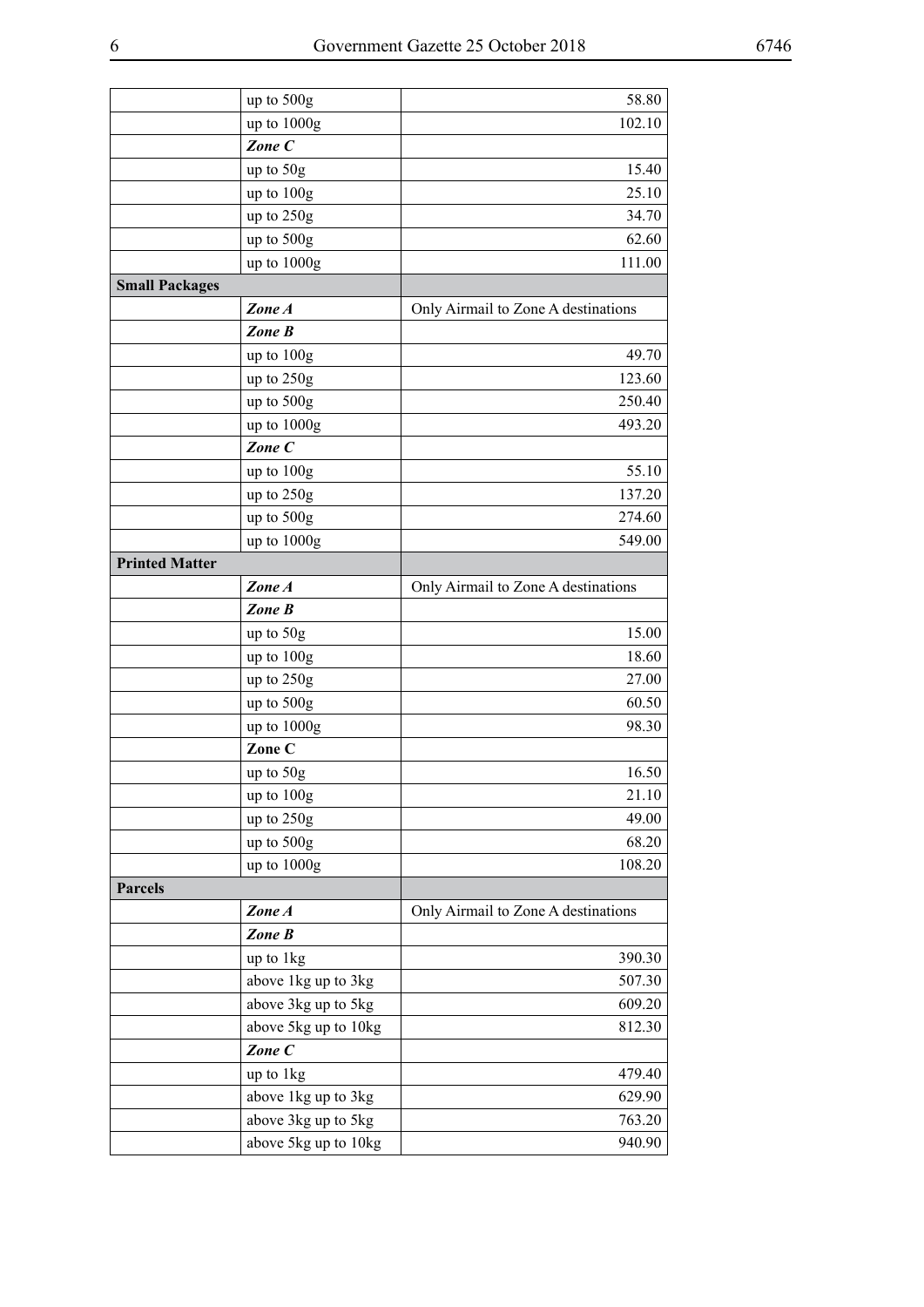### **Express Mail Service**

|                              |              | 2018 / 2019             |                  |
|------------------------------|--------------|-------------------------|------------------|
| <b>ZONES</b>                 | $\mathbf{A}$ | B                       | C                |
|                              | <b>SADC</b>  | West Africa<br>& Europe | Rest of<br>World |
| <b>Documents</b>             |              |                         |                  |
| $0.5$ kg                     | 257          | 341                     | 357              |
| <b>Merchandise (Parcels)</b> |              |                         |                  |
| 1 Kg                         | 384          | 487                     | 578              |
| 2 Kg                         | 430          | 563                     | 693              |
| 3 Kg                         | 483          | 635                     | 782              |
| 4 Kg                         | 542          | 714                     | 879              |
| 5 Kg                         | 609          | 801                     | 988              |
| 6 Kg                         | 748          | 983                     | 1,210            |
| 7 Kg                         | 840          | 1,104                   | 1,361            |
| 8 Kg                         | 943          | 1,240                   | 1,529            |
| 9 Kg                         | 1,060        | 1,393                   | 1,717            |
| 10 Kg                        | 1,192        | 1,566                   | 1,928            |
| 11 Kg                        | 1,333        | 1,754                   | 2,161            |
| 12 Kg                        | 1,494        | 1,964                   | 2,419            |
| 13 Kg                        | 1,673        | 2,198                   | 2,710            |
| 14 Kg                        | 1,873        | 2,464                   | 3,035            |
| 15 Kg                        | 2,096        | 2,759                   | 3,400            |
| 16 Kg                        | 2,350        | 3,090                   | 3,809            |
| 17 Kg                        | 2,630        | 3,460                   | 4,265            |
| 18 Kg                        | 2,946        | 3,875                   | 4,776            |
| 19 Kg                        | 3,300        | 4,339                   | 5,348            |
| 20 Kg                        | 3,696        | 4,860                   | 5,992            |
| 21 Kg                        | 4,138        | 5,443                   | 6,710            |
| 22 Kg                        | 4,636        | 6,097                   | 7,516            |
| 23 Kg                        | 5,191        | 6,829                   | 8,417            |
| 24 Kg                        | 5,814        | 7,649                   | 9,427            |
| 25 Kg                        | 6,511        | 8,567                   | 10,559           |
| 26 Kg                        | 7,292        | 9,594                   | 11,825           |
| 27 Kg                        | 8,166        | 10,746                  | 13,243           |
| 28 Kg                        | 9,146        | 12,035                  | 14,832           |
| 29 Kg                        | 10,244       | 13,478                  | 16,613           |
| 30 Kg                        | 11,473       | 15,096                  | 18,606           |

### **NSB FEES**

| <b>TRANSACTION FEE DESCRIPTION</b>      | 2018/2019                             |
|-----------------------------------------|---------------------------------------|
| <b>CALLACCOUNT</b>                      |                                       |
| First N\$ 2000 cash deposit per month   | Free                                  |
| Cash Deposit fee $($ > N\$ 2000)        | N\\$ 1.40/100 excl vat no max $\vert$ |
| Statement fee other than normal monthly | 17 19                                 |
| <b>SMART CARDS</b>                      |                                       |
| First Issue of a card                   | Free                                  |
| Replacement Lost/Damaged card           | 69.70                                 |
| Closing of Accounts                     | Free                                  |